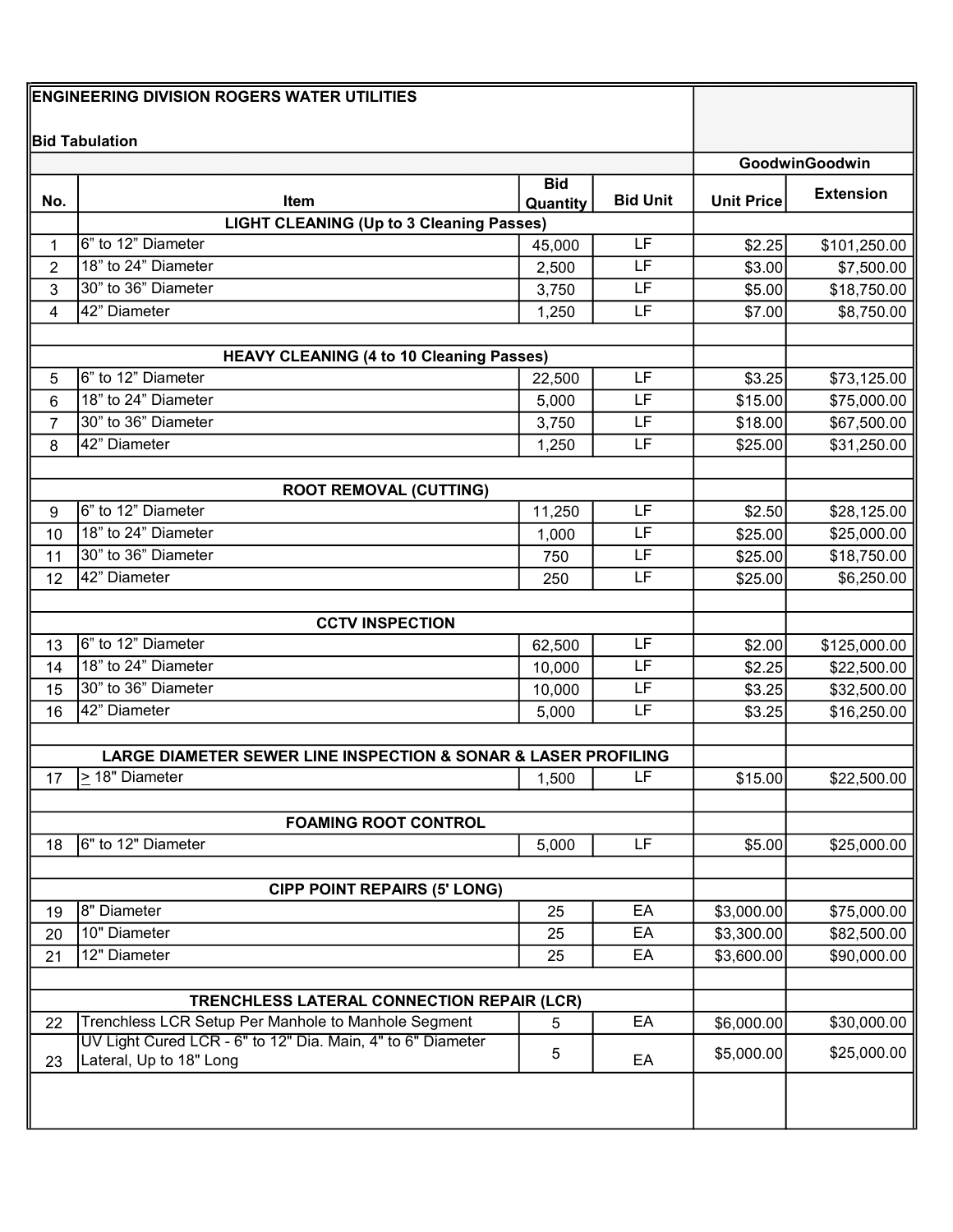|                             | <b>MANHOLE FRAME AND COVER REPLACEMENT</b>                            |       |           |             |              |  |
|-----------------------------|-----------------------------------------------------------------------|-------|-----------|-------------|--------------|--|
| 24                          | Frame & Cover Installation (Frame & Cover Provided By RWU)            | 50    | EA        | \$700.00    | \$35,000.00  |  |
|                             |                                                                       |       |           |             |              |  |
|                             | <b>CEMENTITIOUS &amp; EPOXY MANHOLE RENOVATION AND PIPE END SEALS</b> |       |           |             |              |  |
| 25                          | Cementitious (Type 1 Portland Cement) Lining                          | 245   | SY        | \$1,700.00  | \$416,500.00 |  |
| 26                          | <b>Epoxy Lining</b>                                                   | 245   | SY        | \$400.00    | \$98,000.00  |  |
|                             |                                                                       |       |           |             |              |  |
|                             | <b>FLEXIBLE MANHOLE CHIMNEY SEALANT</b><br><b>Chimney Sealant</b>     |       | EA        |             |              |  |
| 27                          |                                                                       | 75    |           | \$2,300.00  | \$172,500.00 |  |
|                             | <b>MANHOLE GROUTING</b>                                               |       |           |             |              |  |
| 28                          | Setup Per Manhole                                                     | 10    | EA        | \$1,600.00  | \$16,000.00  |  |
| 29                          | Manhole Grouting Labor, Including Operators and Equipment             | 30    | <b>HR</b> | \$450.00    | \$13,500.00  |  |
| 30                          | Injectable Grout                                                      | 50    | GAL       | \$325.00    | \$16,250.00  |  |
|                             |                                                                       |       |           |             |              |  |
|                             | <b>OPEN CUT SEWER LINE</b>                                            |       |           |             |              |  |
| 31                          | 6" Dia. Point Repair, 0' - 6' Deep, Up to 12' Long                    | 50    | EA        | \$8,000.00  | \$400,000.00 |  |
| 32                          | Additional Footage - 6" Dia. Point Repair, 0' - 6' Deep               | 13    | LF        | \$225.00    | \$2,925.00   |  |
| 33                          | 8" Dia. Point Repair, 0' - 6' Deep, Up to 12' Long                    | 50    | EA        | \$8,000.00  | \$400,000.00 |  |
| 34                          | Additional Footage - 8" Dia. Point Repair, 0' - 6' Deep               | 13    | LF        | \$225.00    | \$2,925.00   |  |
| 35                          | 10" Dia. Point Repair, 0' - 6' Deep, Up to 12' Long                   | 10    | EA        | \$8,000.00  | \$80,000.00  |  |
| 36                          | Additional Footage - 10" Dia. Point Repair, 0' - 6' Deep              | 5     | LF        | \$125.00    | \$625.00     |  |
| 37                          | 12" Dia. Point Repair, 0' - 6' Deep, Up to 12' Long                   | 10    | EA        | \$9,300.00  | \$93,000.00  |  |
| 38                          | Additional Footage - 12" Dia. Point Repair, 0' - 6' Deep              | 5     | LF        | \$175.00    | \$875.00     |  |
| 39                          | 18" Dia. Point Repair, 0' - 6' Deep, Up to 12' Long                   | 1     | EA        | \$12,000.00 | \$12,000.00  |  |
| 40                          | Additional Footage - 18" Dia. Point Repair, 0' - 6' Deep              | 1     | LF        | \$375.00    | \$375.00     |  |
| 41                          | 8" Dia. New Sewer Main, 0' - 6' Deep (Max 350')                       | 750   | LF        | \$175.00    | \$131,250.00 |  |
| 42                          | 10" Dia. New Sewer Main, 0' - 6' Deep (Max 350')                      | 125   | LF        | \$210.00    | \$26,250.00  |  |
| 43                          | 12" Dia. New Sewer Main, 0' - 6' Deep (Max 350')                      | 250   | LF        | \$250.00    | \$62,500.00  |  |
| 44                          | Additional Depth of Sewer Main, 6' - 8'                               | 1,183 | LF        | \$50.00     | \$59,150.00  |  |
| 45                          | Additional Depth of Sewer Main, 8' - 10'                              | 178   | LF        | \$75.00     | \$13,350.00  |  |
| 46                          | Additional Depth of Sewer Main, 10' - 12'                             | 10    | LF        | \$125.00    | \$1,250.00   |  |
|                             |                                                                       |       |           |             |              |  |
| OPEN CUT LATERAL SEWER LINE |                                                                       |       |           |             |              |  |
| 47                          | Lateral Connection Repair on 6" Dia Main, Repair Only                 | 50    | EA        | \$4,500.00  | \$225,000.00 |  |
| 48                          | Lateral Connection Repair on 8" Dia Main, Repair Only                 | 50    | EA        | \$4,500.00  | \$225,000.00 |  |
| 49                          | Lateral Connection Repair on 10" Dia Main, Repair Only                | 5     | EA        | \$5,000.00  | \$25,000.00  |  |
| 50                          | Lateral Connection Repair on 12" Dia Main, Repair Only                | 5     | EA        | \$5,500.00  | \$27,500.00  |  |
|                             |                                                                       |       |           |             |              |  |
| 51                          | Replacement/Repair of 4" Dia. Sewer Lateral                           | 300   | <b>LF</b> | \$65.00     | \$19,500.00  |  |
|                             |                                                                       |       |           |             |              |  |
| 52                          | Repair at a Depth of 6' - 8'                                          | 425   | LF        | \$50.00     | \$21,250.00  |  |
| 53                          | Additional Depth of 8' - 10'                                          | 65    | LF        | \$75.00     | \$4,875.00   |  |
| 54                          | Additional Depth of 10' - 12'                                         | 5     | LF        | \$125.00    | \$625.00     |  |
|                             |                                                                       |       |           |             |              |  |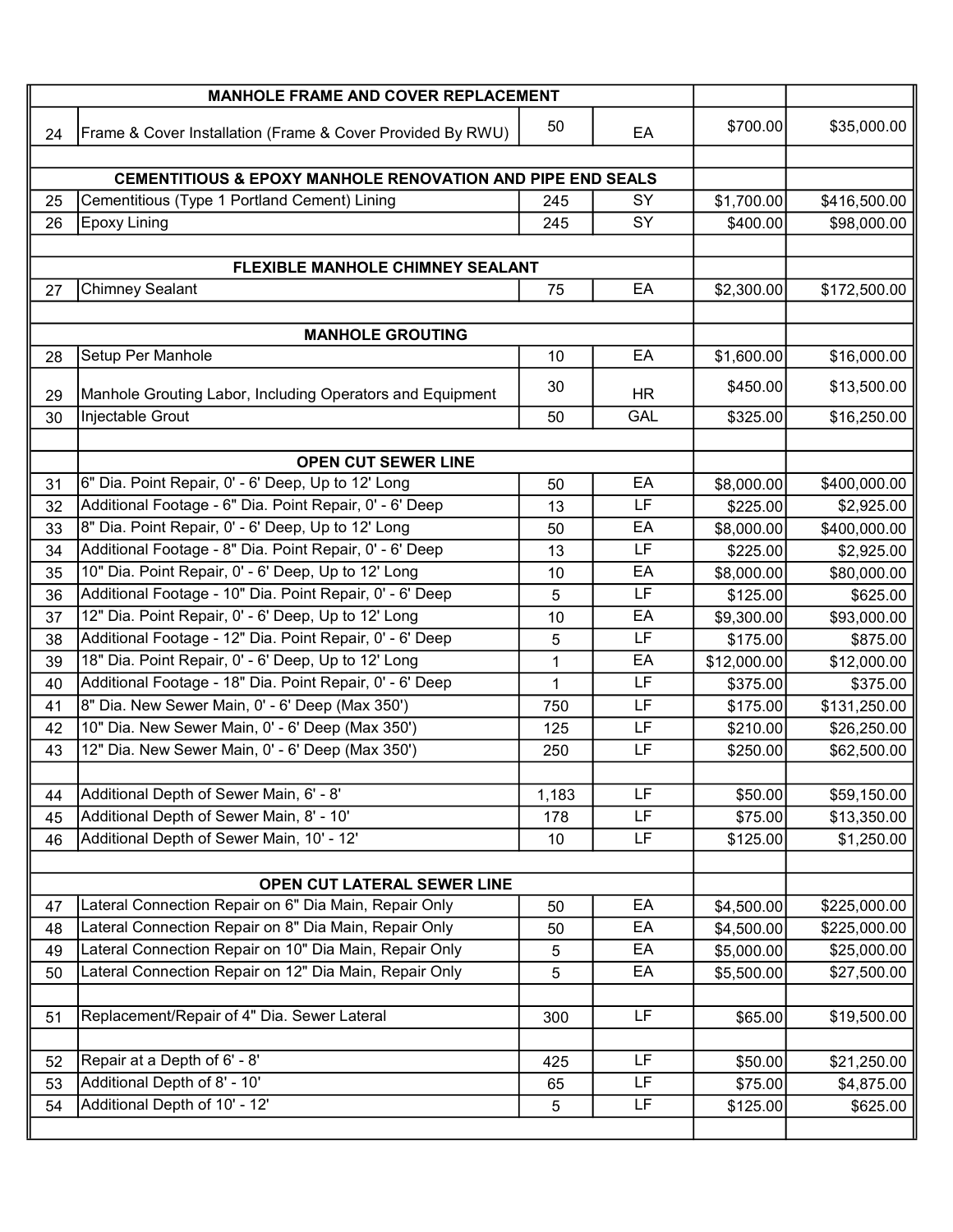|    | <b>INSTALLATION OF NEW MANHOLES</b>                                            |              |            |                |              |  |
|----|--------------------------------------------------------------------------------|--------------|------------|----------------|--------------|--|
| 55 | 4' Dia. Manhole, $\leq 6'$ Deep                                                | 10           | EA         | \$6,000.00     | \$60,000.00  |  |
| 56 | Additional Depth for a 4' Dia. Manhole                                         | 20           | LF         | \$700.00       | \$14,000.00  |  |
| 57 | 6' Dia. Manhole, < 16' Deep                                                    | $\mathbf{1}$ | EA         | \$30,000.00    | \$30,000.00  |  |
| 58 | Additional Depth for a 6' Dia. Manhole                                         | $\mathbf{1}$ | LF         | \$1,500.00     | \$1,500.00   |  |
| 59 | <b>Remove Existing Manhole</b>                                                 | 10           | EA         | \$1,500.00     | \$15,000.00  |  |
| 60 | Abandon in Place Existing Manhole                                              | 1            | EA         | \$1,000.00     | \$1,000.00   |  |
|    |                                                                                |              |            |                |              |  |
|    | <b>EASEMENT CLEARING AND GRUBBING</b>                                          |              |            |                |              |  |
| 61 | Easement Clearing and Grubbing (15' Wide Strip)                                | 14,175       | LF         | \$10.00        | \$141,750.00 |  |
| 62 | Removal & Replacment of 6' Privacy Fencing                                     | 1,000        | LF         | \$52.00        | \$52,000.00  |  |
| 63 | Removal & Replacment of 6' Chain Link Fencing                                  | 1,000        | LF         | \$50.00        | \$50,000.00  |  |
| 64 | Removal & Replacment of 4' Chain Link Fencing                                  | 5,000        | LF         | \$45.00        | \$225,000.00 |  |
|    |                                                                                |              |            |                |              |  |
|    | PIPE BURSTING - HORIZONTAL DIRECTIONAL BORE                                    |              |            |                |              |  |
| 65 | Setup Per Each Pipe Bursted Segment                                            | 5            | EA         | \$5,500.00     | \$27,500.00  |  |
| 66 | Pipe Bursting for 6" Dia. VCP to 8" HDPE                                       | 2,000        | LF         | \$225.00       | \$450,000.00 |  |
| 67 | Lateral Reconnects                                                             | 60           | EA         | \$2,600.00     | \$156,000.00 |  |
|    |                                                                                |              |            |                |              |  |
|    | <b>BY-PASS PUMPING</b>                                                         |              |            |                |              |  |
| 68 | 4-Inch By-Pass Pump                                                            | $\mathbf{1}$ | <b>DAY</b> | \$1,000.00     | \$1,000.00   |  |
| 69 | 6-Inch By-Pass Pump                                                            | 1            | <b>DAY</b> | \$1,600.00     | \$1,600.00   |  |
| 70 | 8-Inch By-Pass Pump                                                            | $\mathbf{1}$ | <b>DAY</b> | \$2,900.00     | \$2,900.00   |  |
|    |                                                                                |              |            |                |              |  |
|    | <b>TRAFFIC CONTROL</b><br>Local Street Closure (Up to 3-Days)                  |              | EA         |                |              |  |
| 71 | Local Street Closure (Each Additional Day)                                     | 5            | EA         | \$1,500.00     | \$7,500.00   |  |
| 72 | Short Duration Traffic Control for Collector or Arterial (Up to 3-             | 1            |            | \$300.00       | \$300.00     |  |
| 73 | Days)                                                                          | 1            | EA         | \$1,800.00     | \$1,800.00   |  |
|    | Short Duration Traffic Control for Collector or Arterial (Each                 |              |            |                |              |  |
| 74 | <b>Additional Day)</b>                                                         | 1            | EA         | \$300.00       | \$300.00     |  |
|    |                                                                                |              |            |                |              |  |
|    | <b>SURFACE REPAIR WORK</b>                                                     |              |            |                |              |  |
| 75 | 3" of Topsoil                                                                  | 1,000        | SY         | \$5.00         | \$5,000.00   |  |
| 76 | Seed and Straw                                                                 | 1,000        | SY         | \$5.00         | \$5,000.00   |  |
| 77 | Bermuda Sod                                                                    | 250          | SY         | \$10.00        | \$2,500.00   |  |
| 78 | Concrete 5" Thick Min.                                                         | 615          | SY         | \$110.00       | \$67,650.00  |  |
| 79 | Asphalt 3" Thick Min.                                                          | 1,250        | SY         | \$165.00       | \$206,250.00 |  |
| 80 | Sidewalk 4" Thick Min.                                                         | 10           | SY         | \$95.00        | \$950.00     |  |
|    |                                                                                |              |            |                |              |  |
|    | <b>BID SUBTOTAL:</b>                                                           |              |            | \$5,136,975.00 |              |  |
|    |                                                                                |              |            |                |              |  |
|    | <b>PRIORITY MULTIPLIER</b>                                                     |              |            |                |              |  |
|    | Priority (Start w/in 7 business days)                                          |              |            | 1.40           |              |  |
| 81 | {BID SUBTOTAL * .02 * Priority Multiplier}                                     |              | Multiplier |                | \$143,835.30 |  |
|    | Emergency (Start w/in 24 Hours)<br>{BID SUBTOTAL * .01 * Emergency Multiplier} |              |            | 3              |              |  |
| 82 |                                                                                |              | Multiplier |                | \$256,848.75 |  |
|    |                                                                                |              |            |                |              |  |